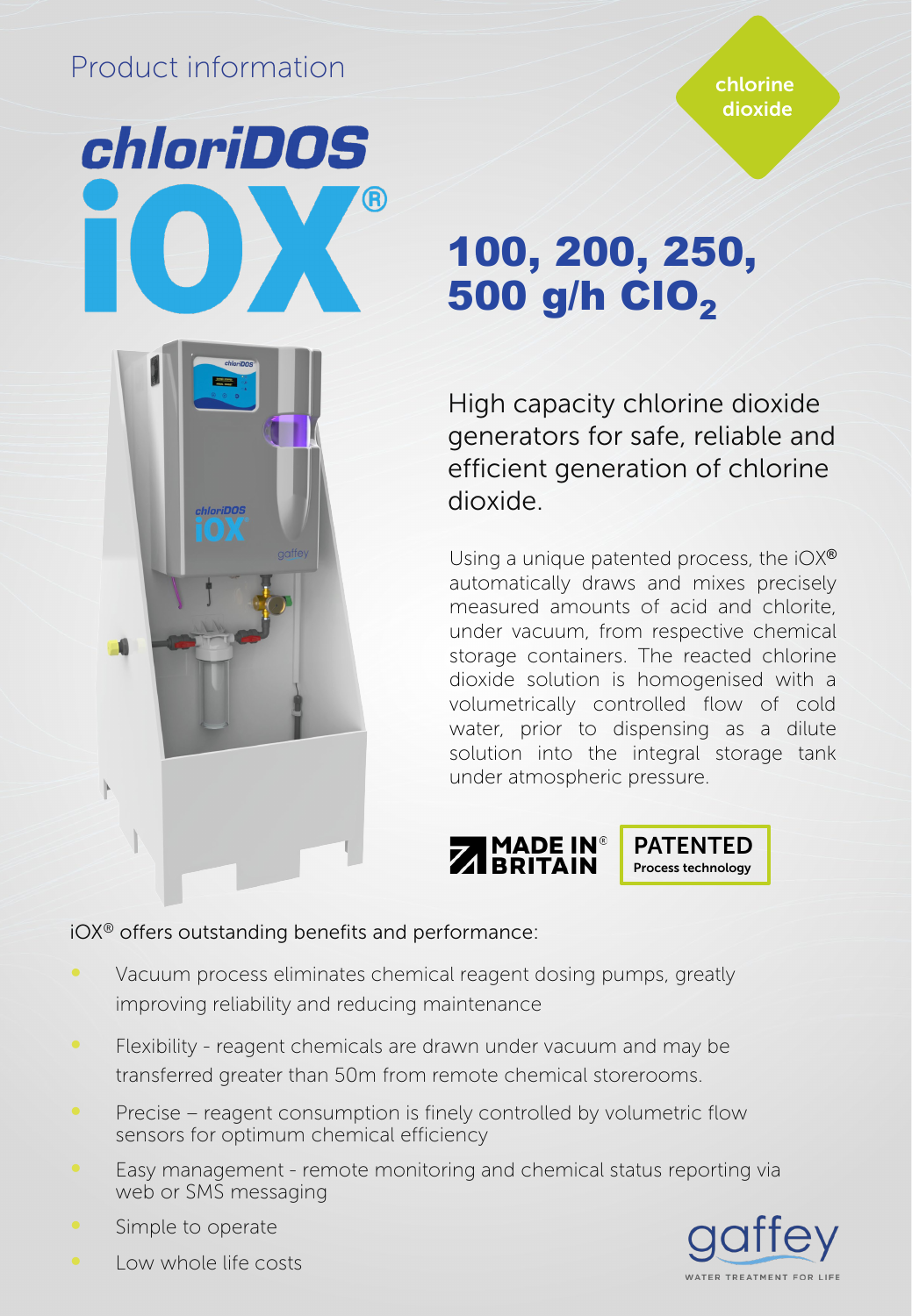



chloriDOS

gaffey

- ∞ iOX® models available in 100, 200, 250 & 500 g/h chlorine dioxide generation capacity
- Durable, attractive, easy to clean equipment cover.
- ∞ Vivid LED background illumination with colour changing status feature.
- Easy to operate membrane keypad with code protected programming, multi-lingual menu selection, OLED display with green, amber, red LED status indicators,
- Alarm event log with real time stamp recording
- ∞ Volumetric measurement (<0.2% error) and data storage of chemical reagent consumption values
- Remote monitoring option via web or SMS for monitoring chemical reagent consumption volumes, system status, water meter usage/process volumes and fault indications.
- Skid mounted system, factory wet-tested and pre-commissioned for quick and easy installation
- Standard models with CE conformity.
- 2 year warranty



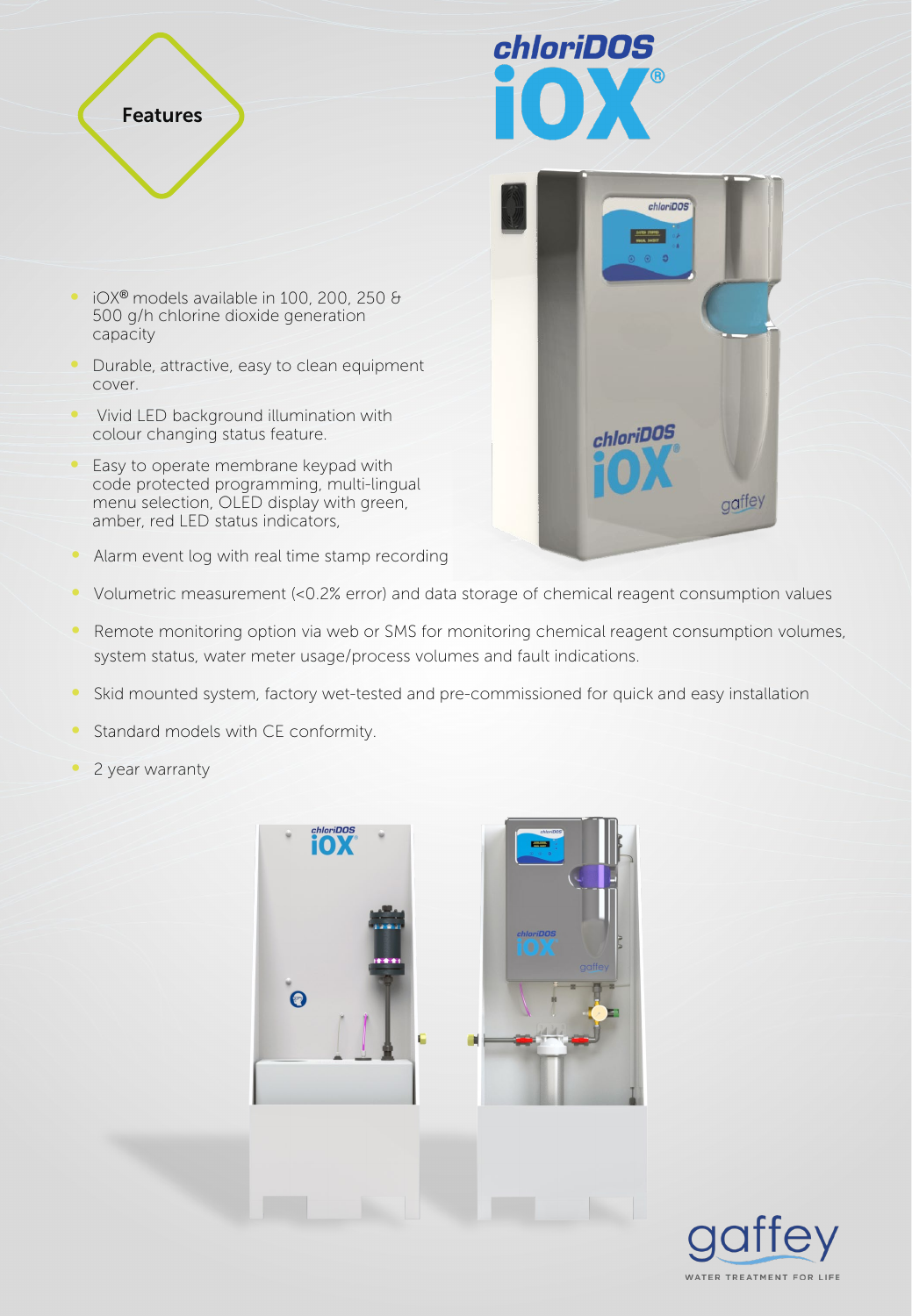



## Chemical Precursor Specification

| Model:                                     | iOX<br>100 | iOX<br>200 | iOX<br>250 | iOX<br>500 |
|--------------------------------------------|------------|------------|------------|------------|
| 9.0% HCl (EN939)                           |            | ✓          |            |            |
| 7.5% NaClO <sub>2</sub> (EN938)            |            |            |            |            |
| ≈15.0% HCl (EN939)                         |            |            |            |            |
| $\approx$ 14.0% NaClO <sub>2</sub> (EN938) |            |            |            |            |

Output data is determined by the precursor quality & concentration. Tolerance is permissible up to *±*10%, however this may affect the performance specified.

# Operating Conditions & Limits

| Model:                               | iOX<br>100        | iOX<br>250 | iOX<br>200                                                     | iOX<br>500 |
|--------------------------------------|-------------------|------------|----------------------------------------------------------------|------------|
| Water supply inlet<br>pressure (MPa) | 0.2-1.6 (Min-Max) |            |                                                                |            |
| Reduced pressure<br>value (MPa)      | $0.05 - 0.1$      |            |                                                                |            |
| Dilution water<br>temperature $(°C)$ | $5 - 20$          |            |                                                                |            |
| Precursor<br>temperature (°C)        | $10 - 35$         |            |                                                                |            |
| Ambient temperature<br>(°C)          | $5 - 35$          |            |                                                                |            |
| Dilution Water Quality               |                   |            | Potable                                                        |            |
| <b>Working Humidity</b><br>(RH)      |                   |            | 20~90% non-condensing                                          |            |
| Max. Altitude (M)                    |                   |            | 2000<br>(Ambient temperature derating of                       |            |
|                                      |                   |            | 5°C/1000m for operating altitude<br>higher than 2000m/6500ft). |            |
| <b>Pollution Degree</b>              | 2                 |            |                                                                |            |

# Connections

#### Hydraulic

| Connection          | <b>Description</b>                |
|---------------------|-----------------------------------|
| Cold water dilution | $1/2$ " RSPf                      |
| Precursor chemical  | 4mmID x 6mmOD tube<br>compression |

Electrical

| <b>Connection</b>              | <b>Description</b>                 |
|--------------------------------|------------------------------------|
| Mains power input              | M20 cable gland                    |
| Signal input/output            | M <sub>12</sub> /16 cable gland    |
| Chemical empty switch<br>input | M <sub>12</sub> connector - A code |

# Consumption Data

|                                          | Low strength |             | High strength |     |
|------------------------------------------|--------------|-------------|---------------|-----|
| Model:                                   | 100          | 200         | 250           | 500 |
| Nominal water<br>consumption (I/h)       | 45           | 90          | 120           | 240 |
| Precursor<br>consumption ratio           |              | $1 \cdot 1$ |               |     |
| Precursor<br>consumption, each<br>(I /h) | 2.5          | 5           | 2.5           | 5   |

# Output Data

| Model:                                           | Low strength |      | High strength |     |
|--------------------------------------------------|--------------|------|---------------|-----|
|                                                  | 100          | 200  | 250           | 500 |
| Generation capacity<br>$(q/h$ ClO <sub>2</sub> ) | 100          | 200  | 250           | 500 |
| Generation capacity<br>(L/h)                     | 50           | 100  | 125           | 250 |
| Solution<br>concentration (mg/L<br>$CIO_{2}$     |              | 2000 |               |     |
| Product tank volume<br>$($   $)$                 |              | 80   |               |     |

# Electrical Specification

| <b>Description [all models]</b>        |                                        |  |  |
|----------------------------------------|----------------------------------------|--|--|
| Power supply                           | 10.100-240VAC                          |  |  |
| Power rating                           | 20W (excluding auxiliary<br>equipment) |  |  |
| Aux output                             | 10, 100-240VAC, 5A                     |  |  |
| Enclosure class of<br>electronic panel | <b>IP64</b>                            |  |  |
| General system<br>protection class     | IP <sub>64</sub>                       |  |  |

## Net Weight

| Model       | Кa |
|-------------|----|
| iOX 100/250 | 78 |
| iOX 200/500 | RΛ |